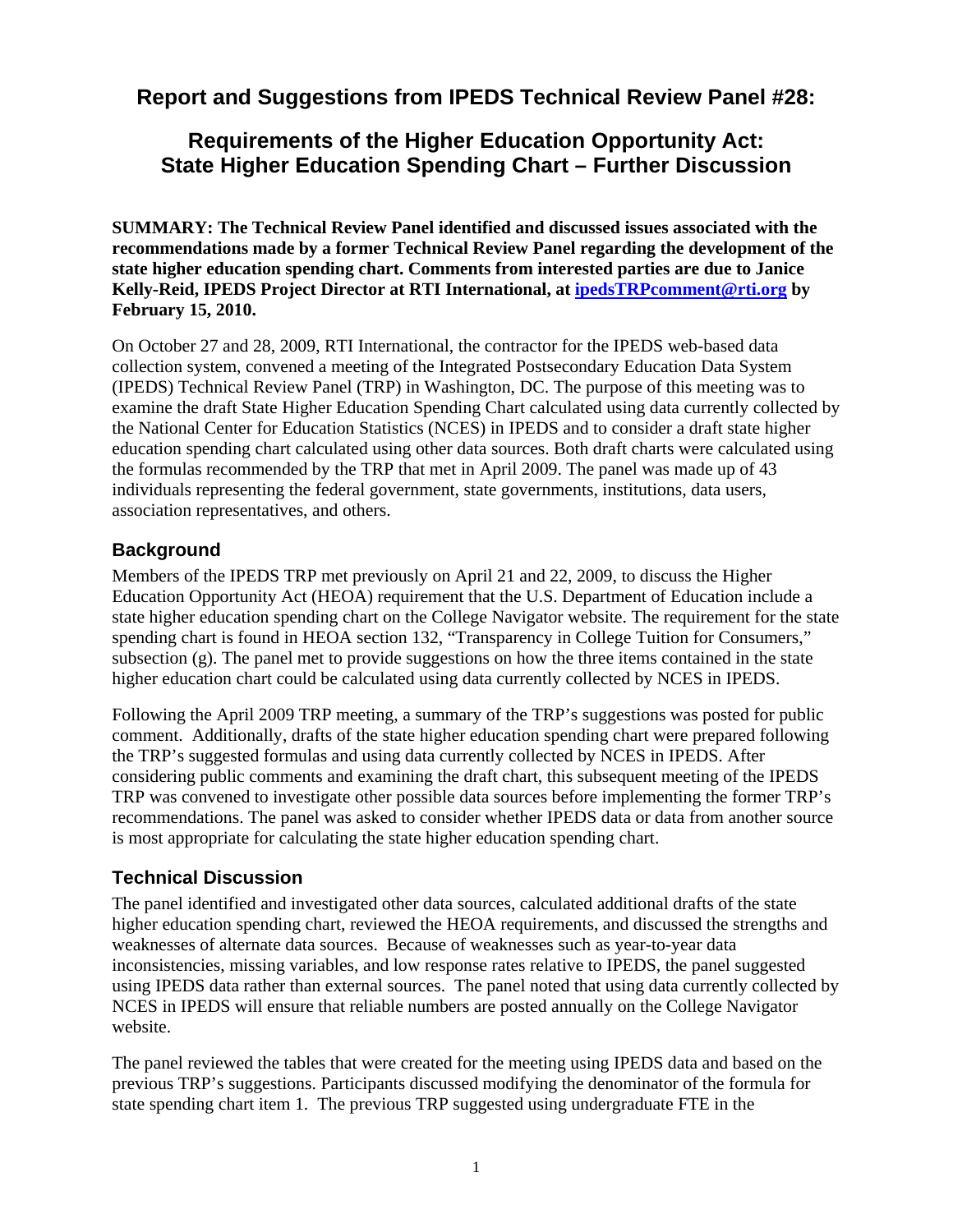denominator for state spending chart item 1. However, several panelists at the most recent TRP favored using total FTE in the denominator because the numerator includes more than undergraduate support. Most panelists favored using undergraduate FTE. The panel also discussed whether to weight the formula for state spending chart item 2 and agreed that if the measure was weighted, it should be weighted by undergraudate FTE. Otherwise the panel recommended upholding suggestions made by the former TRP.

The panel recommended the following formulas:

#### **State Spending Chart Item 1: Percentage Change in Spending by the State per FTE Student**

*1) the percentage change in spending by such State per full-time equivalent student at all public institutions of higher education in such State, for each of the five most recent preceding academic years;* 

| state spending per $FTE =$ | $\sum$ (state appropriations + local appropriations) |  |
|----------------------------|------------------------------------------------------|--|
|                            | $\sum$ UG FTE                                        |  |

## **State Spending Chart Item 2: Percentage Change in In-State Tuition and Fees**

*2) the percentage change in tuition and fees for such students for all public institutions of higher education in such State for each of the five most recent preceding academic years;* 

Tuition and fees =  $\sum$  (avg tuition for FT,FT resident UG + required fees for FT,FT resident UG)\* (est. # FT,FT resident UG

|                      | $\sum$ (avg tuition for FT,FT resident UG + required fees for FT,FT resident UG)* (est. # |
|----------------------|-------------------------------------------------------------------------------------------|
| Tuition and fees $=$ | FT,FT resident UG                                                                         |
|                      | $\sum$ UG FTE                                                                             |

#### **State Spending Chart Item 3: Percentage Change in the Total Amount of Need-Based Aid and Merit-Based Aid Provided by the State to Full-Time Students**

*3) the percentage change in the total amount of need-based aid and merit-based aid provided by such State to full-time students enrolled in the public institutions of higher education in the State for each of the five most recent preceding academic years.*

Total amount of aid =  $\sum$  (state/local govt grants, avg amt received)\* (# receiving state/local aid)